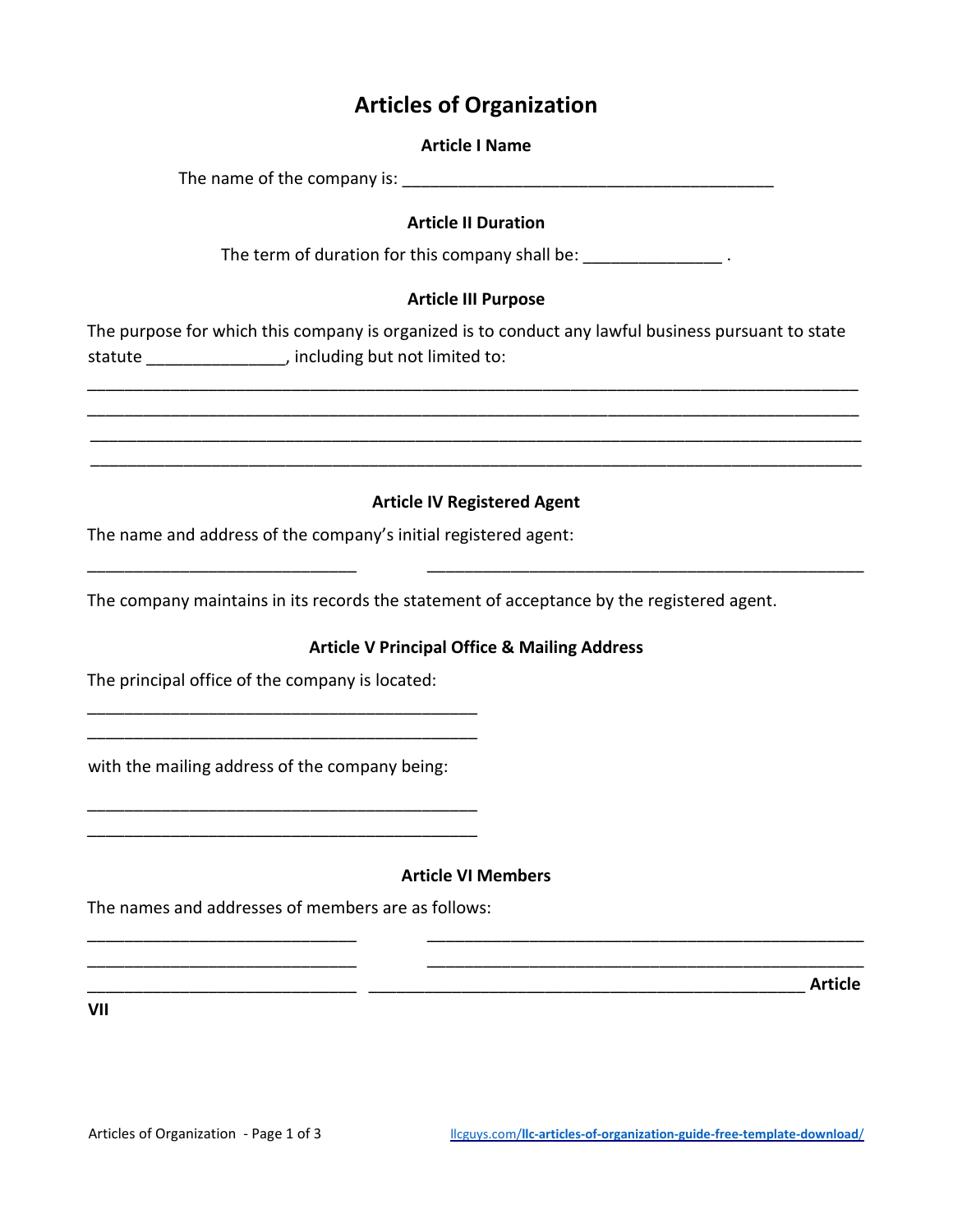#### Management

The name(s) and address(es) of the individual(s) responsible for the day-to-day operations of the company are as follows:

| <b>Article VIII Capital Contributions</b> |  |
|-------------------------------------------|--|
|-------------------------------------------|--|

<u> Alexandro de la contrada de la contrada de la contrada de la contrada de la contrada de la contrada de la con</u>

The total amount of cash contributed to the company: \$\_\_\_\_\_\_\_\_\_\_\_\_\_\_\_\_\_\_\_\_\_\_\_\_\_\_ Description and agreed value of property contributed to company:

# Value Property

#### **Article IX Additional Contributions**

The total of additional contributions agreed to be made by all members and the times at which or the events upon the happening of which they will be made:

| <b>Description of Contribution</b> | <b>Member Name</b> | Due Date |
|------------------------------------|--------------------|----------|
|                                    |                    |          |

#### **Article X Liability**

The members of the company are not personally liable for the acts or debts of the company.

#### **Article XI Other Provisions**

Additional provisions the members elect to set out in these Articles are:

Articles of Organization - Page 2 of 3